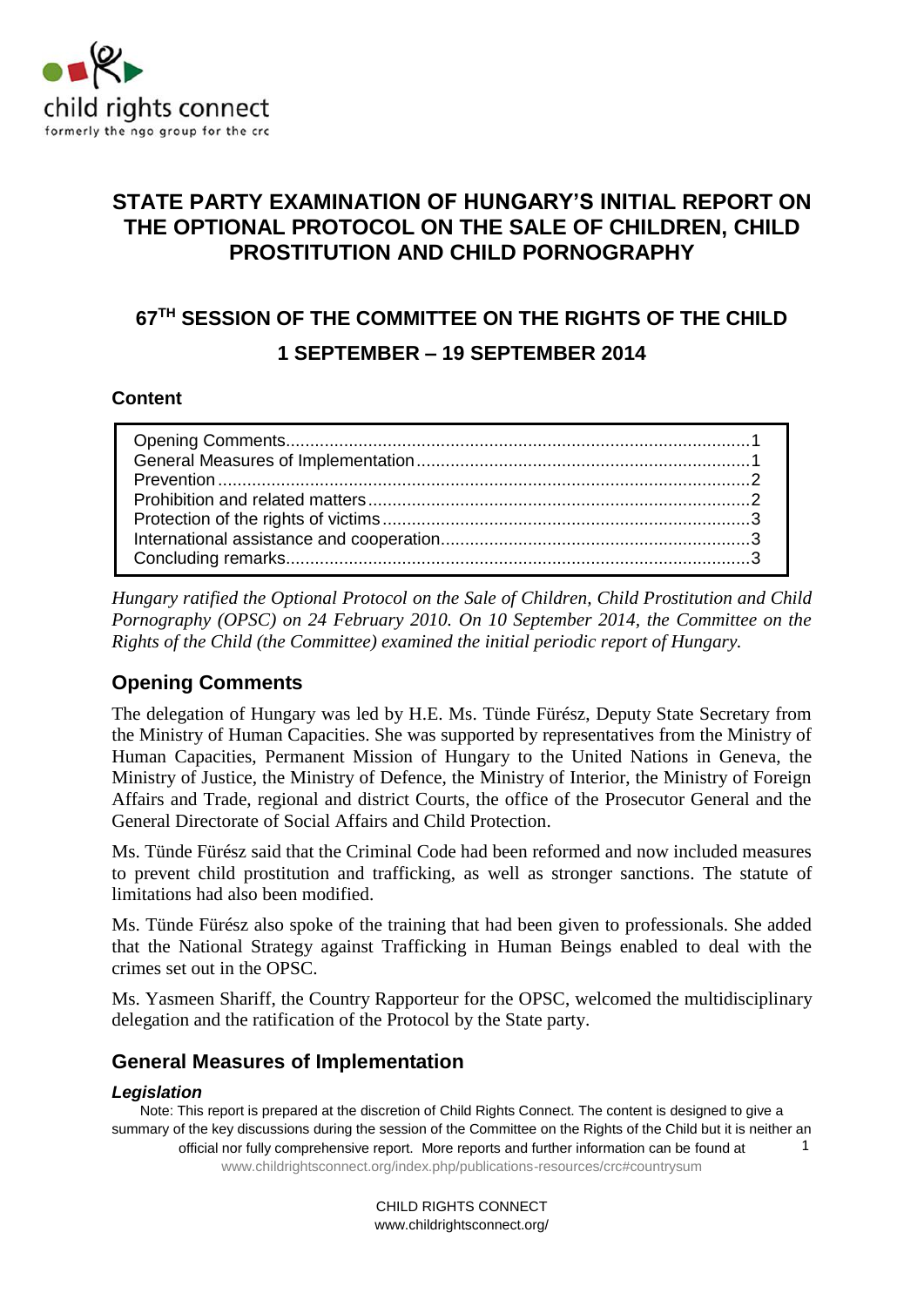The Committee underlined that there was a general lack of information on the implementation of the OPSC. It also pointed out that the crime of sale in cases of adoption was not qualified in the Criminal Code. The delegation said that the OPSC was at the top of the legal hierarchy and that the sale of children was a punishable crime

#### *Coordination and monitoring*

The Committee welcomed the National Strategy against Trafficking in Human Beings but pointed out that it did not deal with all the crimes outlined in the OPSC. It further asked if there was a coordination mechanism specifically for children. The delegation explained that the strategy provided for 37 measures to fight trafficking. The strategy included specific focus on vulnerable groups and two measures focused on the use of the internet by children. The delegation acknowledged that there were no strategies to deal with the other crimes defined by the OPSC.

#### *Dissemination and training*

The Committee highlighted the fact that trainings classes were mainly run by NGOs and financed by international donors. It asked what had been undertaken solely by the State. The delegation said that 70 police officers had received training and that a special unit working on prostitution had shared its experience. It added that judges also received regular trainings which focused on child prostitution. Teachers were also being trained and 551 students between 12 and 18 had been reached on the subjects of domestic violence and child abuse. The delegation further underlined that information was translated in minority languages.

#### *Budget*

The Committee asked what was the total budget earmarked for the implementation of the OPSC. The delegation stated that there were no budget limitations.

#### *Data collection*

The Committee underscored that the data made available only considered the crime of trafficking and was not disaggregated. The delegation acknowledged that data being collected was not always disaggregated and added that it was being unified.

#### *Cooperation with civil society*

The Committee enquired about the collaboration with civil society. The delegation answered that financial support was given to NGOs which had been supporting victims of crime.

## <span id="page-1-0"></span>**Prevention**

The Committee asked how effective were the prevention programmes undertaken so far. It underlined that Roma girls were not referred to as a vulnerable group and enquired about the measures taken to deal with their predicament. The delegation explained that the State party aimed to have bilateral agreements with neighbouring police forces. It also spoke of awareness raising about the risk of working abroad. The delegation added that there were awareness raising activities in children's homes on prostitution. It added that efforts had been made online to prevent abuses, such as the obligation for internet providers to make available a free filtering programme that was introduced on 1 July 2014. This was already obligatory in libraries and was associated with a fast track procedure to remove inappropriate images.

## <span id="page-1-1"></span>**Prohibition and related matters**

The Committee specifically asked about the criminalisation of sale, child pornography and other crimes defined by the OPSC. It also asked about intermediaries in the context of adoptions. The delegation said that the State party was putting together a bulletin collecting